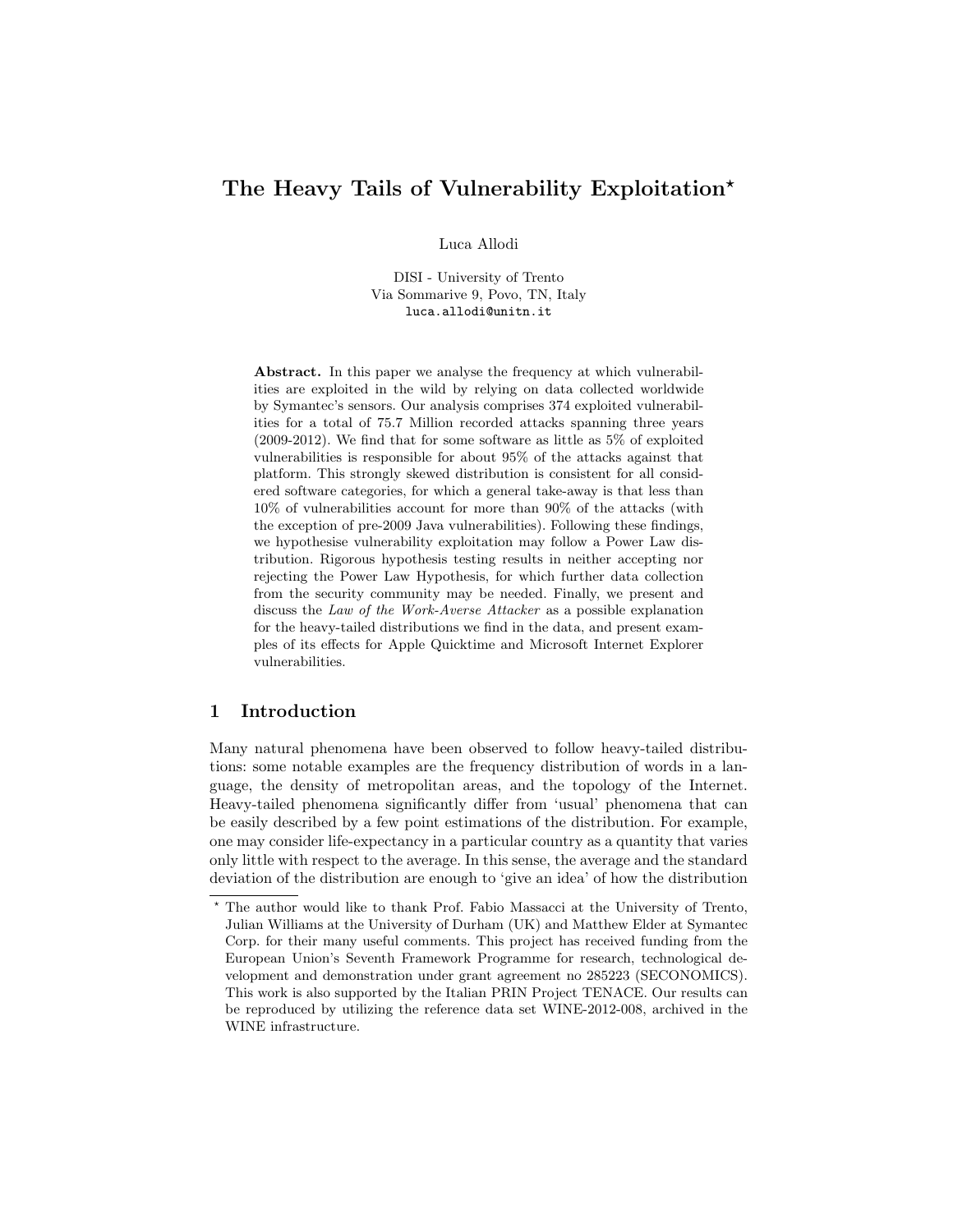looks like. For heavy-tailed distributions this does not necessarily hold. For example, if one considers GDP worldwide, the infamous Pareto law kicks in (also known as the  $80\n-20$  rule):  $20\%$  of the world population owns  $80\%$  of the wealth. In this case, the average income does not provide any real indication of how the distribution looks like, as the top 20% of the population is orders of magnitude richer than the remaining 80%. These distributions are often interesting as they are typically generated by complex phenomena lying behind the observation.

In this paper we provide clear evidence that vulnerability exploitation is described by a heavy-tailed distribution and hypothesise that the distribution may follow a Power Law model. We compare our Power Law hypothesis with two additional candidate models for the data: a Log-Normal hypothesis and an Exponential hypothesis. We proceed by rigorously comparing each generating model against the data, following the methodology described in [8]. We find that the negative exponential distribution hypothesis is ruled out, and that both the power law and the log-normal distribution can be suitable models for the data. These results are in line with those of previous research on malware arrival timings [15], and point toward more research to further investigate the process that generates the observed data.

The results presented in this paper have three main implications:

- 1. Vulnerability exploitation may be described by laws similar to those followed by natural phenomena (like earthquakes) and self-organizing structures (like cities). In this sense, much in the same way as most earthquakes do not represent a threat for the population, most vulnerabilities may carry negligible risk. This indicates that the classical approach 'I have a vulnerability'  $\rightarrow$  'I must fix it' may be a largely disproportionate reaction to the real threat. An equivalent to this would be to completely evacuate an area typically affected by earthquakes even if the almost totality of earthquakes does not represent a threat for the population.
- 2. Commonly-used, industry standard definitions of vulnerability risk based on a single number (e.g. scores assigned by security-testing tools) may be incapable of describing the distribution of attacks: a point estimate (a score or an average) is not enough to describe the phenomena and may lead to substantial overspending / misallocation of resources as most events may be orders of magnitude away from the point estimate.
- 3. A deeper understanding of the attack-generating process may be needed to explain the clear effect we show in the data. In Section 7 we propose the Law of the Work-Averse Attacker as a first, informal attempt to explain the heavy-tail effect we observe.

The paper continues as follows: Section 2 introduces the dataset used for the analysis. Section 3 presents prima facie evidence of the heavy-tailed distribution of attacks. The paper continues by introducing the models considered for the data (Section 4) and by presenting the methodology and its limitations (Section 5). Results are presented in Section 6. We then discuss this work's implications and present a first attempt to explain the observed effect (Section 7). Related work is discussed in Section 8. Finally, Section 9 concludes the paper.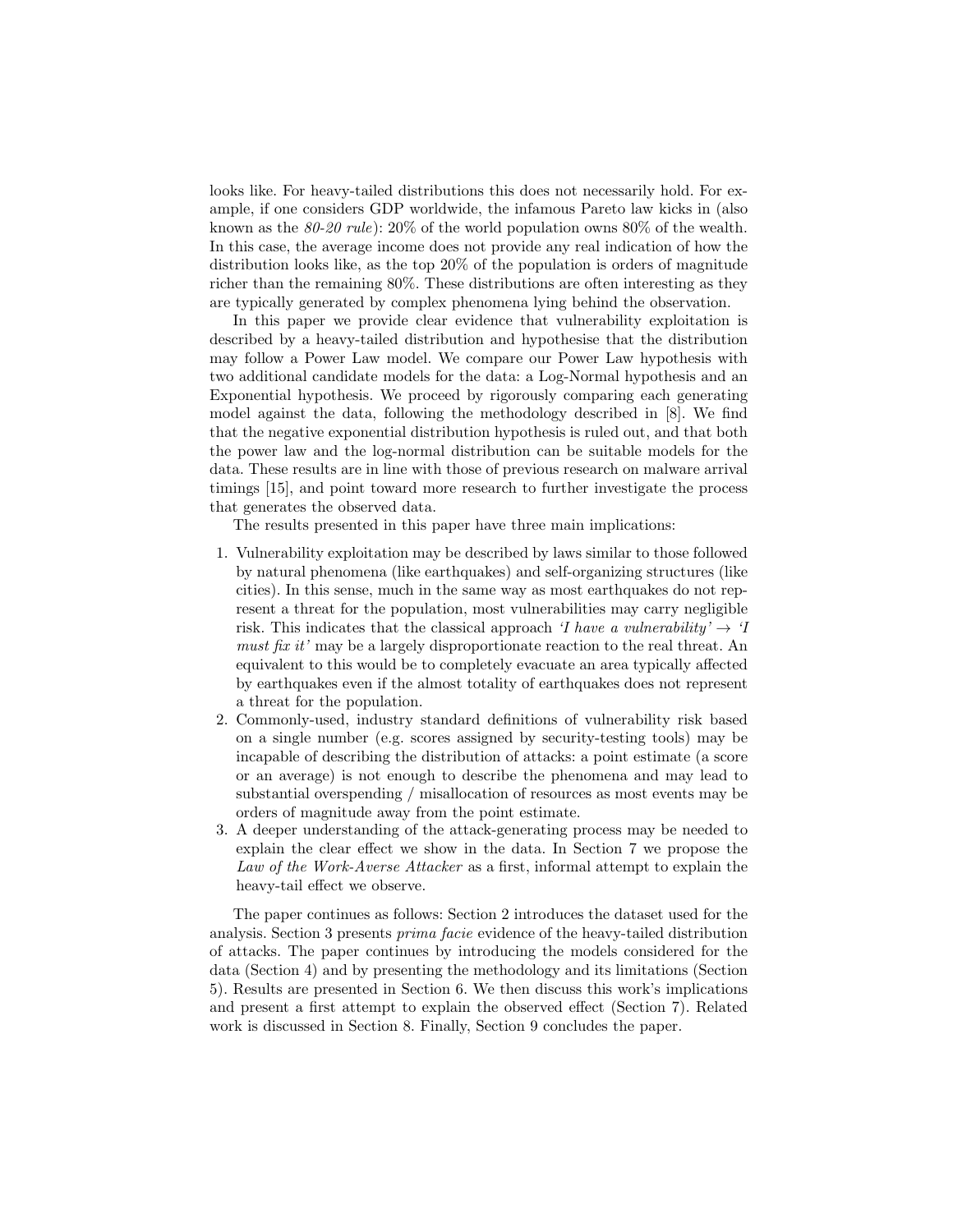Table 1. Categories for vulnerability classification and respective number of vulnerabilities and attacks recorded in WINE.

| Category      | Sample of Software names           |     | No. Vulns. Attacks (Millions) |
|---------------|------------------------------------|-----|-------------------------------|
| <b>PLUGIN</b> | Acrobat reader, Flash Player       | 86  | 24.75                         |
| <b>PROD</b>   | Microsoft Office, Eudora           | 146 | 3.16                          |
|               | WINDOWS Windows XP, Vista          | 87  | 47.3                          |
|               | BROWSER Internet Explorer, Firefox | 55  | 0.55                          |
| Tot           |                                    | 374 | 75.76                         |

## 2 Data collection

Symantec runs a data sharing program, the Worldwide Intelligence Network Environment, or WINE in short<sup>1</sup>. The intrusion-prevention telemetry dataset within WINE provides information about network-based attacks detected by Symantec's products. WINE is indexed by attack signatures IDs, unique identifiers for an attack detected by the firm's security solutions, which can be linked to the affected CVE, if any, through Symantec's *Security Response*<sup>2</sup> dataset. Further details on the collection process are available in [3]. This experiment's data is referenced and available for sharing at Symantec Research Labs under the WINE Experiment ID WINE-2012-008.

We take additional precautions in handling the data to consider for the fact that the prevalence of an attack may depend on the affected software's exposure to attacks. For example, browsers may be mainly exposed to web attacks, while productivity software like MS Outlook may be targeted more often through social engineering and malicious email attachments. We inspected WINE's vulnerabilities and grouped them in eight software categories: Browser, Plugins, Windows, Productivity, Other Operating Systems, Server, Business Software, Development Software. Because WINE consists largely of data from Symantec's consumer security products, we may have a self-selection problem in which certain software categories are not well represented in our sample. We therefore limit our analysis to the first four categories, for which we consider our sample to be representative of exploits in the wild: BROWSER, PLUGIN, WINDOWS and PROD(uctivity). A more detailed discussion on this rationale is given in [5, 3]. Our analysis comprises 374 vulnerabilities and 75.7 Million attacks recorded from July 2009 to December 2012. Table 1 reports the identified categories and the number of respective vulnerabilities in WINE.

### 3 The heavy tails of vulnerability exploitation

To visualize the heavy tail distribution effect, we report in Figure 1 the histogram distribution of the (logarithmic) attack volumes for each vulnerability in the category (top row) and the respective Lorentz curve distribution (bottom

 $^{\rm 1}$  https://www.symantec.com/about/profile/universityresearch/sharing.jsp

 $^2$  https://www.symantec.com/security\_response/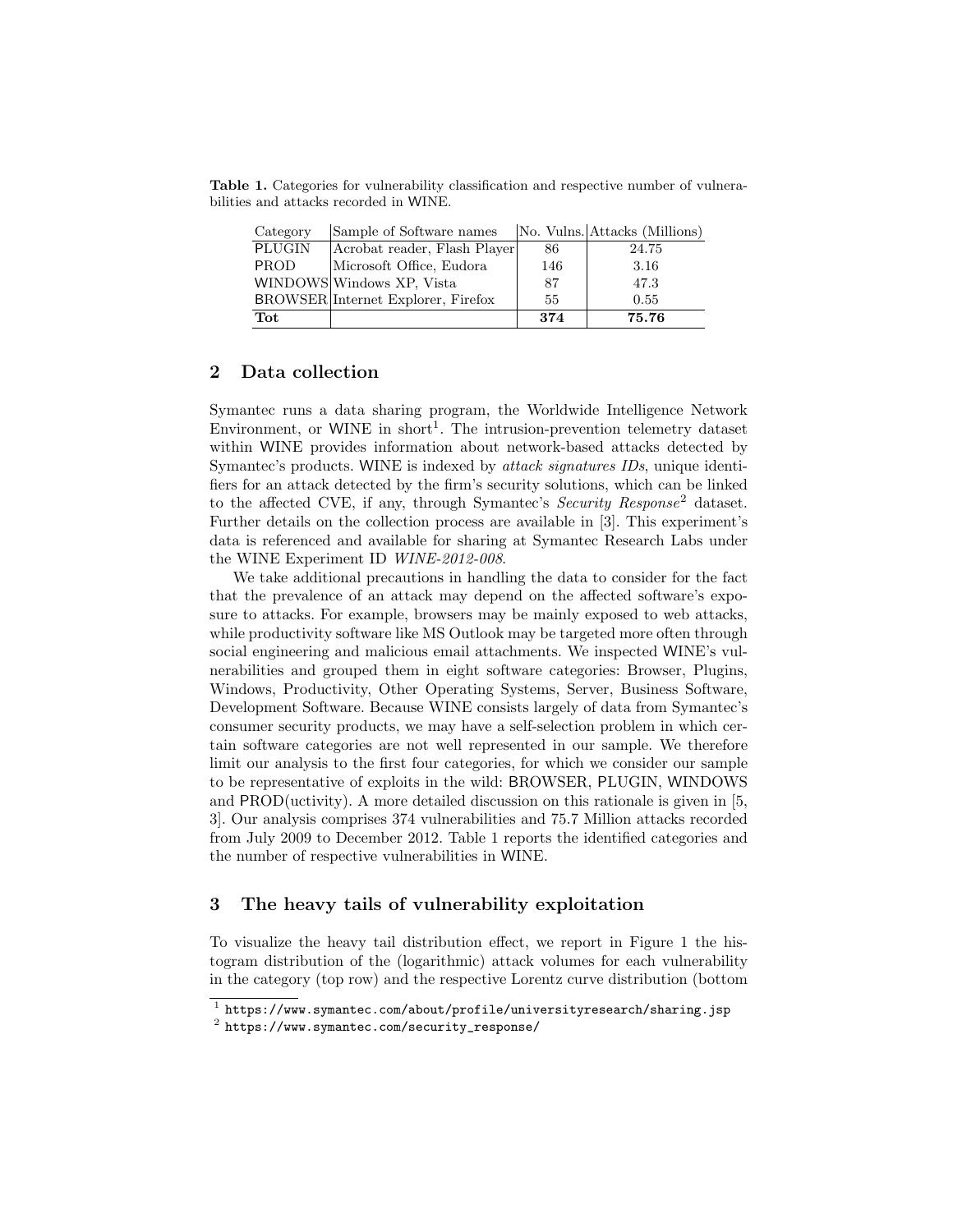

Fig. 1. Top row: histogram distribution of logarithmic exploitation volumes. Bottom row: Lorentz curves for exploitation volumes in the different categories. p % of the vulnerabilities are responsible for  $L(p)\%$  of the attacks.

row). The histogram distribution clearly shows that (PLUGIN being an exception we further investigate in Section 6) for WINDOWS, PROD and BROWSER the frequency of vulnerabilities with  $x$  attacks is inversely proportional to the logarithm of  $x$ . In other words, a (very) small fraction of vulnerabilities is responsible for orders of magnitude more attacks than the remaining vulnerabilities.

A clear way to visualize this is through a Lorentz curve. A Lorentz curve describes the p percentage of the population (of vulnerabilities) that are responsible for the  $L(p)$  percent of attacks. The diagonal represents an 'equilibrium state' where each vulnerability is responsible for the same volume of attacks. The further away the two curves are, the higher the 'disparity' in the distribution of attacks per vulnerability. As depicted in Figure 1, for WINDOWS, PROD and BROWSER the two curves are very markedly apart, indicating that the great majority of vulnerabilities are responsible for only a negligible fraction of the risk in the wild. Table 2 reports the distribution of attacks recorded in the wild per vulnerability. We report the top 20, 10 and 5 percent of vulnerabilities and the percentage of attacks in the wild they are responsible for. The most extreme results are obtained for WINDOWS and PROD, for which the top 5% vulnerabilities carry more than 90% of the attacks and the top 10% the almost totality. 'Milder' results are obtained for BROWSER: the top 10% carries 90% of the attacks, but the top 5% carries 'only' 68%, meaning that among the top 10% vulnerabilities attacks are distributed more equally than in other categories. The less extreme result is obtained for PLUGIN, where the distribution of exploitation attempts seems more equally distributed among vulnerabilities.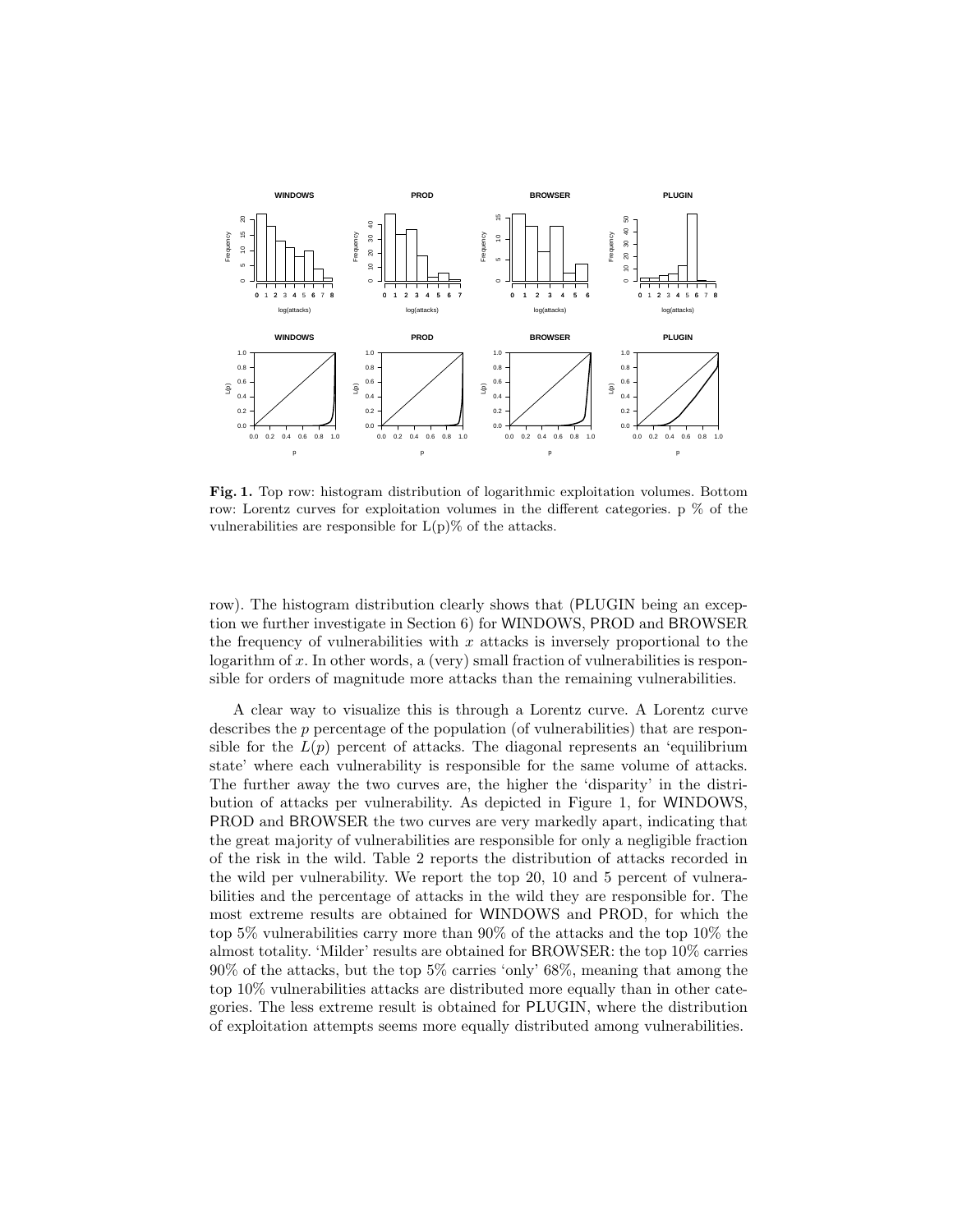| Category       |       | Top $p\%$ vulns. $L(p)\%$ of attacks |
|----------------|-------|--------------------------------------|
|                | 20%   | 99.6%                                |
| <b>WINDOWS</b> | 10%   | 96.5%                                |
|                | 5%    | 91.3%                                |
|                | 20%   | 99.5%                                |
| <b>PROD</b>    | 10%   | 98.3%                                |
|                | $5\%$ | 94.4%                                |
|                | 20%   | 97.1%                                |
| <b>BROWSER</b> | 10%   | 91.3%                                |
|                | $5\%$ | 68.2%                                |
|                | 20%   | 46.9%                                |
| PLUGIN         | 10%   | 31%                                  |
|                | $5\%$ | 24%                                  |

**Table 2.**  $p\%$  of vulnerabilities responsible for  $L(p)\%$  of attacks, reported by software category.

With this last exception, we observe that a general rule for vulnerability exploitation is that, within any software category, less than 10% of attacked vulnerabilities are responsible for more than 90% of the attacks.

### 4 Possible models for the data

In general, when looking at empirical data it is often difficult to find a perfect fit for a specific distribution. The most cautious way to proceed in this case is to compare different hypotheses against the data. In the heavy-tailed case, models commonly considered as candidates for the data are the Power Law distribution, the Log-Normal distribution, and the Exponential distribution [20].

#### 4.1 Power Law distribution

A power-law distribution describes a phenomenon whereby the probability of observing an event of size  $x$  is proportional to a power of  $x$ . Many natural phenomena are known to follow power-law distributions. Earthquakes are a clear example: the probability of observing an earthquake of magnitude  $x$  rapidly decreases with the destructiveness of the earthquake<sup>3</sup> [20]. In general, a power law is expressed as:

$$
p(x) \sim x^{-\alpha} \tag{1}
$$

where x is the measured quantity and  $\alpha$  is a *scaling factor* of the distribution. It is easy to see that, if one applies the logarithm on both sides of the equation, one ends up with an equation form of the type  $ln(p(x)) = -\alpha ln(x) + c$  which

<sup>&</sup>lt;sup>3</sup> 'Destructiveness' is expressed by measure of the Richter scale which represents the base 10 logarithm of the maximum amplitude of a wave as detected by a seismograph.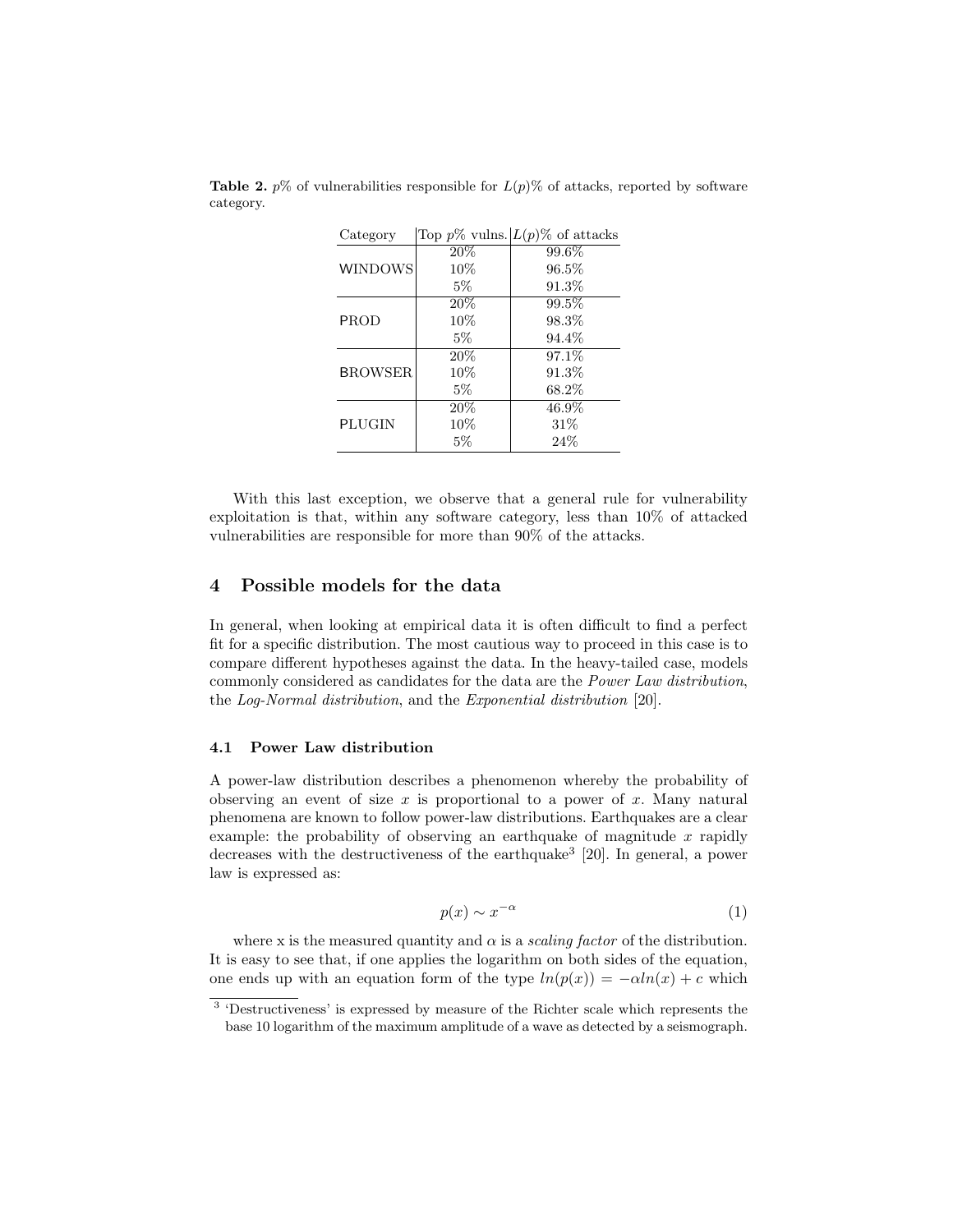is a straight line with (negative) slope  $\alpha$  and intercept c. On a log-log plot a distribution following a power law would therefore follow a straight line.

As to the scaling parameter  $\alpha$ , most power-law distributions found in Nature are in the range  $2 \leq \alpha \leq 3$  [8]. When describing a power law phenomenon the parameter  $\alpha$  has some interesting properties attached to it. By calculating the second and third momentum of the normalized power law distribution it is possible to see that depending on the value assumed by  $\alpha$  the distribution may have infinite mean  $(\alpha < 2)$  and infinite variance / standard deviation  $(\alpha < 3)$ . The interested reader can refer to [20] for further details.

In practical terms, a distribution with infinite mean and variance is a distribution that can not be described by point estimates.

#### 4.2 Log-normal distribution

Log-normal distributions can be thought as emerging from a *multiplicative effect*. [18] suggests this is for example how one can model biological organisms' growth in weight: as a percentage C of the current weight  $W_t$ , such as  $W_{t+1} = (C \times$  $W_t$ ) +  $W_t$ . This generates a rapidly growing distribution. If growth in each step of the process is randomly distributed and has finite mean and variance, than because of the central limit theorem one ends up with a normal distribution  $N(\sigma, \mu)$  defined in the logarithm of the measure. The function form of a lognormal distribution can therefore be derived from a normal distribution. For further details we refer the reader to [18].

A log-normal distribution has always finite mean and variance, which are therefore more meaningful to consider than in the general power law case.

#### 4.3 Exponential distribution

An exponential distribution is often used to describe the probability distribution of the distance between independent events that arrive (on average) at a constant rate. A negative exponential is often a less good alternative model to a power law than a log-normal distribution is [8], but we still consider it here for the sake of completeness.

### 5 Methodology

The central hypothesis around which we build our analysis is:

Hypothesis 1 Vulnerability exploitation follows a Power Law distribution.

Following the methodology indicated in [8], we: 1) estimate the parameters for the hypothesised Power Law; 2) Test the suitability of the Power Law model for the data; 3) Compare the Power Law model with alternative possible explanations (i.e. log-normal and exponential)<sup>4</sup>.

 $4$  We use the statistical tool R and the PoweRlaw package [26, 13]. The scripts are available at https://securitylab.disi.unitn.it/doku.php?id=software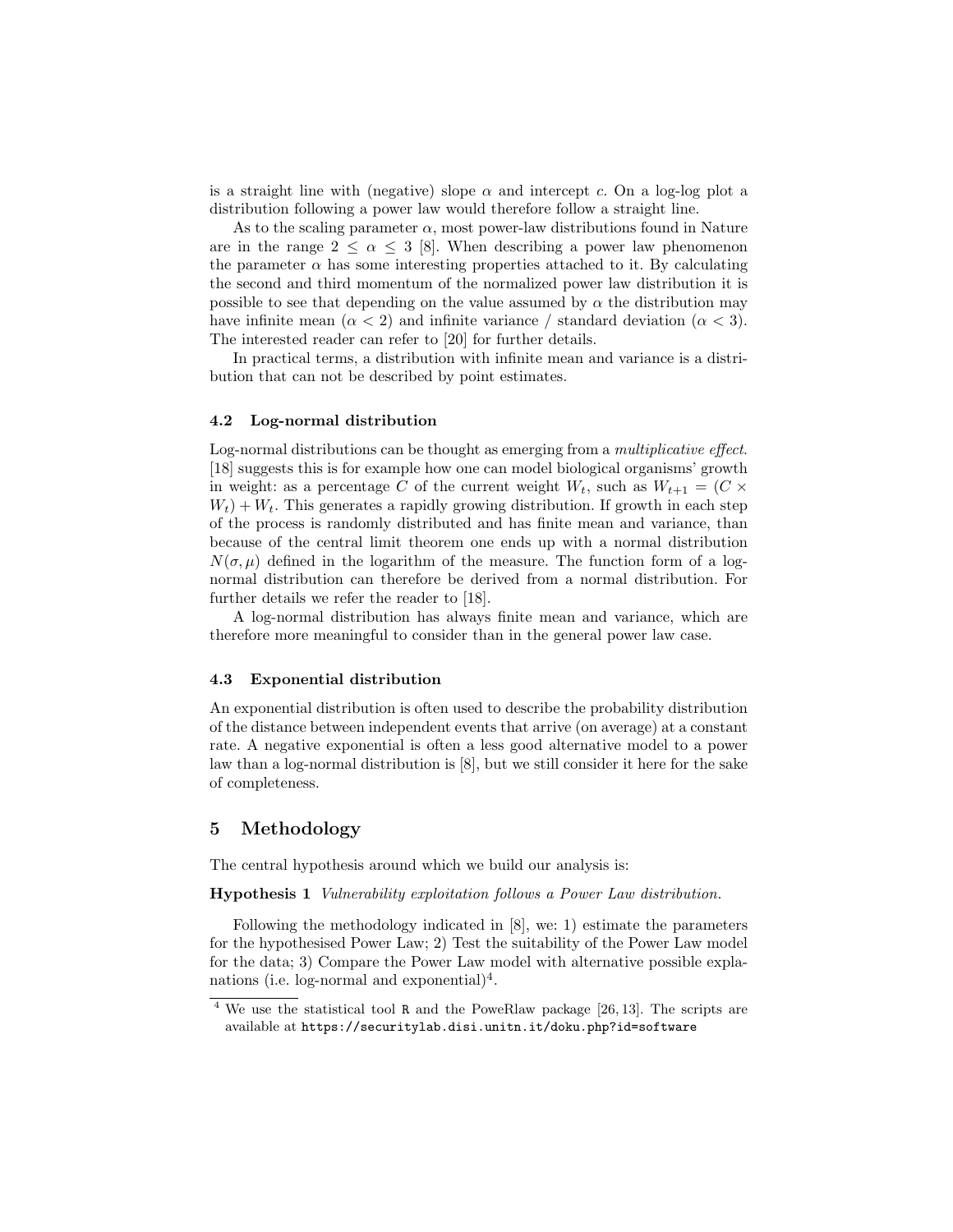Parameter Estimation. Empirical data is often noisy; in particular when fitting a power law to it, one may find that the data follows a power law only above a certain threshold  $x_{min}$ . This is intuitive as in the lower tail small variations in the magnitude of the observation would cause significant noise in the fit. It is generally observed that data points below  $x_{min}$  are often better modelled by distributions other than a power law [18]. Exploiting this observation, Clauset et al. [9] suggest to estimate  $x_{min}$  by selecting the cutoff that minimizes the distance between the fitted Power Law distribution and the probability distribution of the data. The distance is calculated as the Kolmogorov-Smirnov (KS) statistic, which simply returns the maximum absolute distance between two curves. This way one obtains the  $x_{min}$  cutoff that provides the best fit for all  $x > x_{min}$ . The scaling parameter  $\alpha$  is estimated as the parameter that maximizes the likelihood of observing the data given a certain value of  $\alpha$  (maximum likelihood estimation).

Hypothesis testing. We now need to estimate how likely the Power Law model is for the data. *Bootstrapping* [11] provides a powerful method to verify the likelihood of the Power Law hypothesis. For each separate data sample DS (e.g. BROWSER) of length n, a *bootstrapped sample* is obtained from the data by randomly choosing with replacement  $n$  vulnerabilities from  $DS$ . We create 10 thousand bootstrapped samples for each DS. For each bootstrapped sample we then compute the parameter estimation and the relative KS statistic. Then, a p-value for the power law hypothesis is obtained by computing the fraction of KS statistics  $KS'$  obtained from the sample that are *above* the KS statistic seen from the data. The closest the *p-value* is to the unity, the greatest the evidence for the Power Law Hypothesis<sup>5</sup>. We reject the power-law hypothesis if the resulting p-value is below  $p < 0.1$ . As noted by Clauset et al., a very good fit  $(p > 0.9)$  is very unlikely to be found in field data such as ours. We will consider the Power Law model to be *not unreasonable* for  $p > 0.1$ . This threshold is the same indicated in [8].

Comparison with other models. The p-value alone may not be a goodenough indicator of the models' suitability, especially when the data is noisy. Therefore, to more rigorously evaluate the Power Law Hypothesis we compare it with the alternative distributions defined in Section 4.

To compare the models we perform a log likelihood test. The idea behind a log likelihood test is to compute the likelihood of observing the data assuming two different originating models: the model with the highest likelihood is, intuitively, the preferred one. A way to see this is to compute the difference in the log likelihoods for the two distributions,  $R:$  if  $R$  is close to zero, the data has the same likelihood under the two hypotheses; if  $R$  is far from zero, the sign of the difference indicates which model is the most suitable for the data. We compute R as  $R = log(L(PowerLaw)) - log(L(AIternative))$  where  $L()$  is the likelihood function; therefore, a positive sign favours the Power Law hypothesis; a negative sign favours the Alternative.

<sup>&</sup>lt;sup>5</sup> An alternative approach would be to measure the fraction of estimated  $\alpha'$  from the bootstrapped sample higher than the  $\alpha$  for the original data.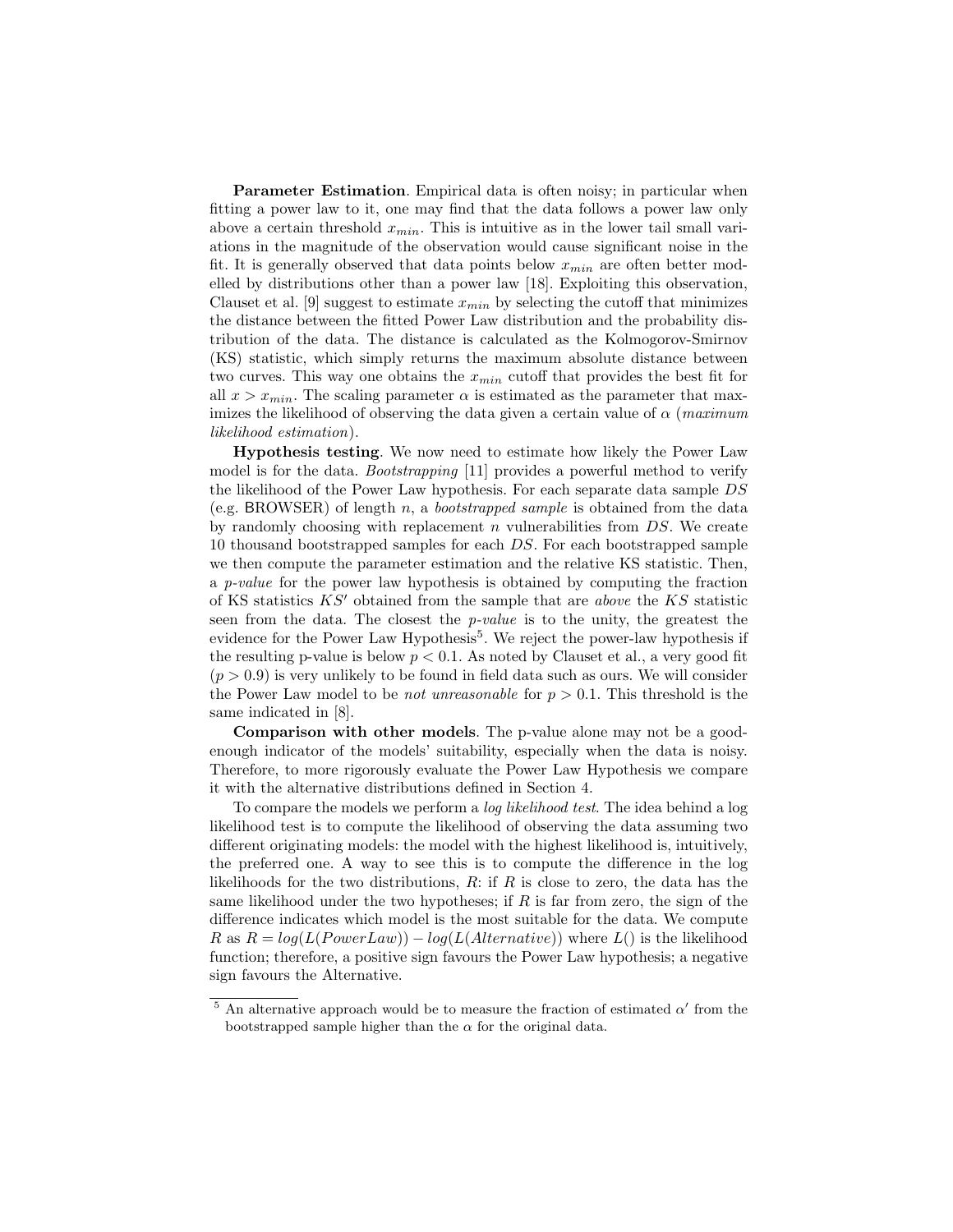**Table 3.** Power laws' parameters. The reported  $\alpha$  is the median resulting from the bootstrapped process. Significance is reported in bold for  $p > 0.1$ .

| Category     |     | $ x_{min} n_{x\geq x_{min}} $ | $\alpha$          | $ 95\% \text{ Con. In.} $ p-value |      |
|--------------|-----|-------------------------------|-------------------|-----------------------------------|------|
| WINDOWS 20   |     | 64                            |                   | $ 1.31 $ 1.22 - 1.64              | 0.44 |
| BROWSER 1010 |     | 19                            | 1.60 <sup>1</sup> | $1.20 - 2.27$                     | 0.52 |
| PLUGIN       | 118 | 80                            | 1.35              | $1.26 - 2.14$                     | 0.00 |
| <b>PROD</b>  | 267 | 49                            | 1.50              | $1.34 - 1.78$                     | 0.84 |

The significance of the difference between the two models is given by the size of  $|R|$ . For values of R close to zero, the sign does not indicate a significant difference between the two models. We use the Vuong test [29] to evaluate the statistical significance of the sign. If the resulting p-value is below 0.1 ( $p < 0.1$ ) we consider the difference to be significant. If not, the two models (Power Law and the Alternative) are effectively indistinguishable with respect to the data.

Limitations. Fitting models to the data asks for as many data points as possible. [8] shows that, indicatively, a distribution with at least 100 points is desirable to make sound conclusions. However, a general estimation of this threshold valid for any distribution is hard to make. Unfortunately exploitation data, especially collected on a significant scale (i.e. worldwide), is difficult to find. No precaution can completely rule out the "overfitting" problem caused by too few data points [8]. In our experiment the worst case is that of BROWSER vulnerabilities, for which we refrain from making any definitive conclusion. For WINDOWS, PLUGIN and PROD we will be slightly bolder. To the best of our knowledge, WINE is the most comprehensive dataset of records of attacks in the wild that is publicly available.

Another limitation is represented by the data collection itself and, indirectly, by the type of software and attacks our results can be considered representative of. The WINE dataset reports mostly attacks recorded against 'consumer platforms', unlikely to receive targeted or 0-days attacks [6]. Our results and conclusions are therefore relevant only for untargeted attack scenarios, and are not representative of 'black swan' attacks for which a dedicated attacker aims at a particular target. This is obvious as a single targeted attack is for us negligible, as it would be in the lower left hand of the Lorentz curves in Figure 1.

#### 6 The power law hypothesis

Parameter estimation and Hypothesis Testing. Figure 2 reports the loglog plot and a linear fit for the four categories. Attack volumes are reported on the x-axis; the y-axis reports the probability of observing an attack volume equal to x. It is easy to see that for all categories, with the exception of PLUGIN, the data shows a linear trend, which is expected with a Power Law distribution [8, 18]. Table 3 reports the model parameters for each category and the p-value for the power law fit. The estimation is done for values  $x \geq x_{min}$ . This means that the datasets are further truncated and the estimation is limited to the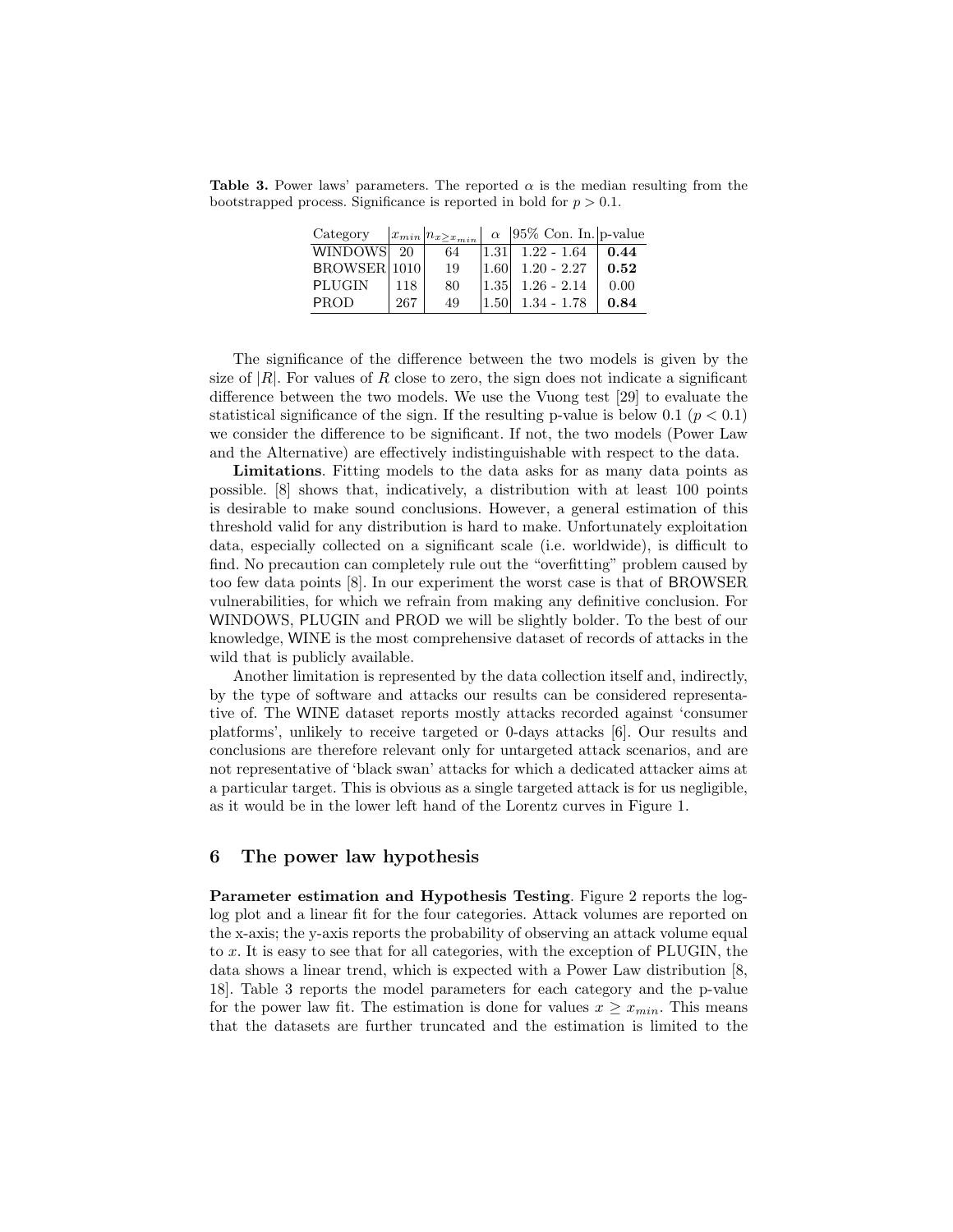

Fig. 2. Log-log plot of vulnerability exploitation by vulnerability rank

datapoints left. These are reported in the table under the column  $n_{x>x_{min}}$ . The data points left still allow for an (albeit cautious) discussion. The BROWSER case is critical, as only 19 vulnerabilities are available for the model fitting. For this category the resulting p-value  $(p = 0.52)$  is higher than the significance threshold of  $p > 0.1$  identified by [8], but we refrain from considering this as evidence for the Power Law case. A more significant discussion can be made for the remaining categories. In particular, the Power Law model could be a good candidate to explain the WINDOWS and PROD exploitation distributions. For PLUGIN as a whole, instead, the hypothesis is *ruled out* completely. We will analyse this exception in more detail later in this Section. The  $\alpha$  parameter lies in the 1.2-2.2 region for all software categories, indicating a mildly steep to steep curve.

We do not reject Hyp. 1 in the cases of WINDOWS, BROWSER and PROD vulnerabilities. We reject Hyp. 1 for PLUGIN.

Comparison with other models. In Table 4 we report the results of the log likelihood comparison between Hyp. 1 and the alternative models. A negative sign indicates that the evidence points toward the alternative hypothesis; a positive sign supports the Power Law model. We also report the two-tailed Vuong's significance test; the result is considered significant if the p-value is below 0.1. The log likelihood ratio test for the exponential distribution returns "Not a number" as the fit between the estimated curve and the data is so poor it tends to zero, and the logarithm goes to infinity. The log-normal distribution results slightly favored in the likelihood ratio test for BROWSER and PROD vulnerabilities, but the small distance from 0 does not make for a solid margin,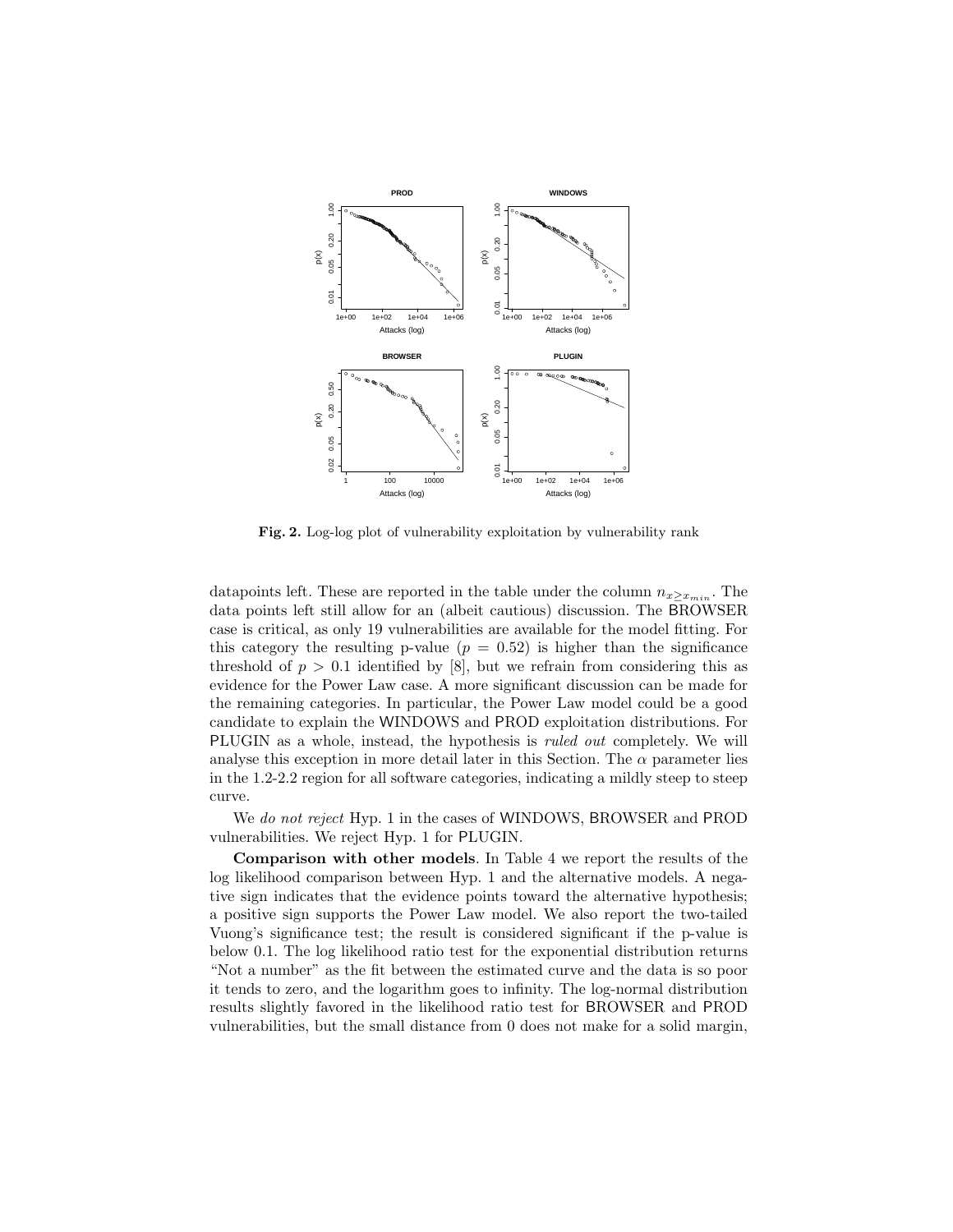**Table 4.** Difference in likelihood of alternative models.  $\infty$  indicates a fit so poor that the log likelihood for the alternative goes to infinity. We report significant conclusions for  $p \leq 0.1$  in bold.

| Category      |                           | Alternative Likelihood difference Favoured Model |             |
|---------------|---------------------------|--------------------------------------------------|-------------|
|               | WINDOWS Log-normal        | $-1.49$                                          | Alternative |
|               | Exponential               | $\infty$                                         | Power Law   |
|               | <b>BROWSER</b> Log-normal | $-0.29$                                          | Alternative |
|               | Exponential               | 2.18                                             | Power Law   |
| <b>PLUGIN</b> | Log-normal                | $-5.39$                                          | Alternative |
|               | Exponential               | $\infty$                                         | Power Law   |
| PROD          | Log-normal                | $-0.34$                                          | Alternative |
|               | Exponential               | $\infty$                                         | Power Law   |



Fig. 3. Log-log plot of volume of exploits in the wild for Microsoft Office (left) and Internet Explorer (right).

as the difference may as well be due to sole chance. In general, we find that a log-normal distribution does not perform significantly better than a Power Law in describing our data. For WINDOWS vulnerabilities the evidence is more markedly toward the log-normal distribution, but the difference is again not significant. The case for PLUGIN is, unsurprisingly, sharply in favor of a lognormal distribution. With the exception of PLUGIN, none of the alternative hypothesis in Table 4 provides a better explanation to the data than a Power Law distribution does.

We now narrow down the data analysis to single instances of 'representative' software in each category. We however do not report any more data-fitting results as the fewer and fewer data points would make their interpretation a particularly tricky one.

#### 6.1 Breakdown by software

Figure 3 reports the distribution of exploitation volume for vulnerabilities affecting Microsoft Office (PROD) and Internet Explorer (BROWSER). For these two software, the log-log plot shows a good linear fit along the data points. The numerical results are equivalent to those reported for the respective macro categories. Software in WINDOWS, not reported here for brevity, also confirms the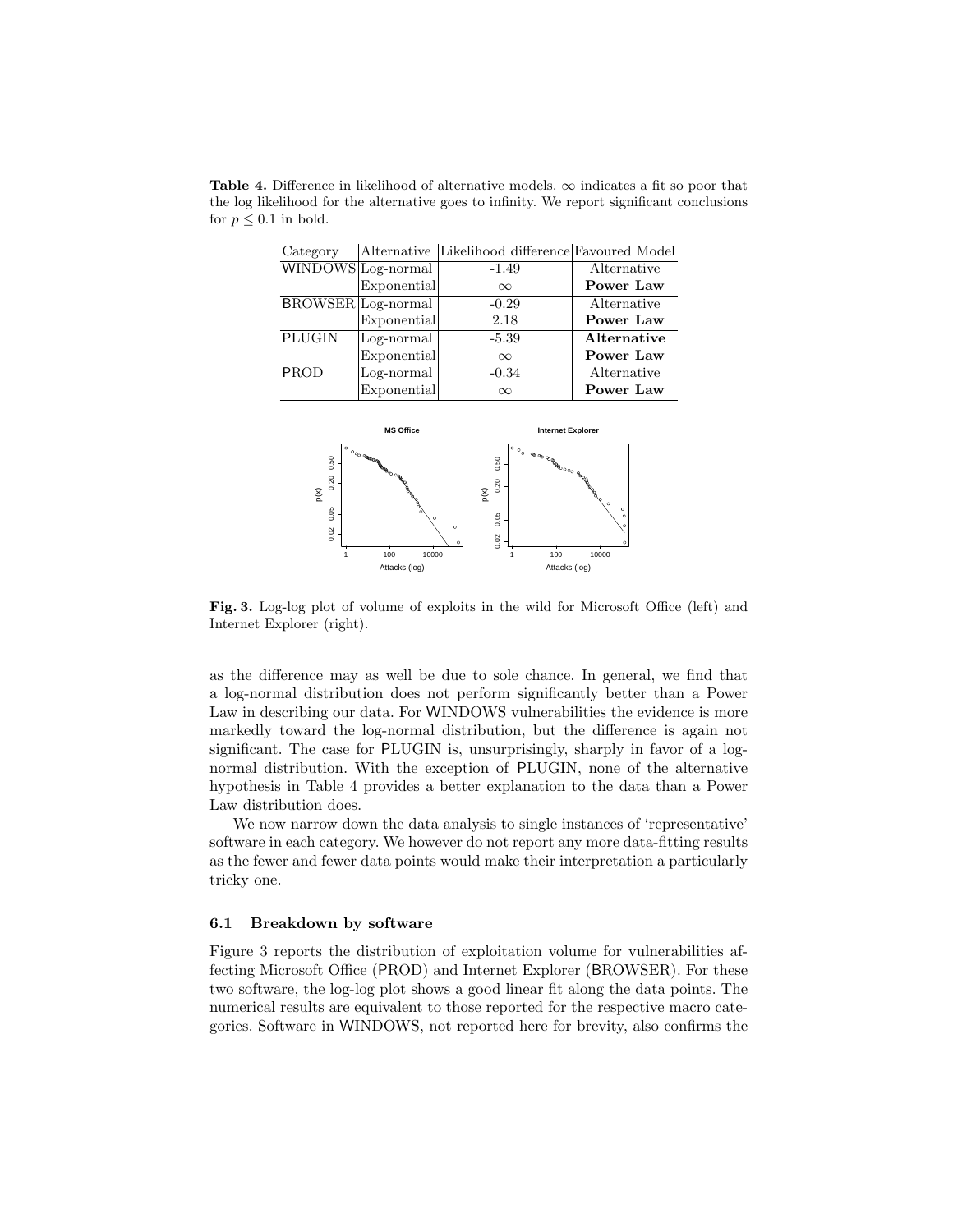

Fig. 4. Log-log plot of volume of exploits in the wild for Java vulnerabilities disclosed before 31-Dec-2009 (left) and after 1-Jan-2010 (rigth).

general result. For PLUGIN software, the Power Law fitting is always very low regardless of the considered software. To further investigate this, in Figure 4 we report the distribution for Java vulnerabilities grouped by year of disclosure. The different distribution in attacks for vulnerabilities disclosed before and after 2009 is immediate to see. While for 2009 the Power Law model is clearly a bad fit, for Java vulnerabilities disclosed after 2010 it is supported by the evidence  $(p = 0.76)$ . Neither the log-normal nor the exponential distribution provide a better model for the data. A possible explanation to this temporal effect is that software running in background (such as PLUGIN software generally is) may be seldom updated by users [30]. This may have an influence on the exploitation volumes recorded: looking at the Java case, 2009 is the last year Java was owned by Sun Microsystems, before being acquired by Oracle. This may suggest that pre-2009 vulnerabilities for Sun Microsystem's Java accumulated high exploitation volumes possibly because of users' latency in switching to Orcale's Java. For Java vulnerabilities disclosed after 2010 our results are equivalent to those we obtained for the other categories. This suggests that the heavy-tail effect we observe is present regardless of the software type.

### 7 Discussion

In this paper we presented evidence that vulnerability exploitation follows a heavy-tailed distribution.

The heavy-tail effect we find is (qualitatively) similar to that shown by the 80-20 Pareto law of income distribution: the majority of the impact is caused by a small fraction of the population. We showed that, depending on the type of software affected by the vulnerability, as low as 10% of the vulnerabilities may be responsible for more than 90% of the attacks in the wild against that software. The most extreme result is obtained for PROD vulnerabilities, for which 5% of vulnerabilities account for 95% of the attacks.

This observation alone could have significant impact on the way security quantification and prioritization is done. Vulnerabilities represent a significant source of uncertainty when managing infrastructural and system security. Clearly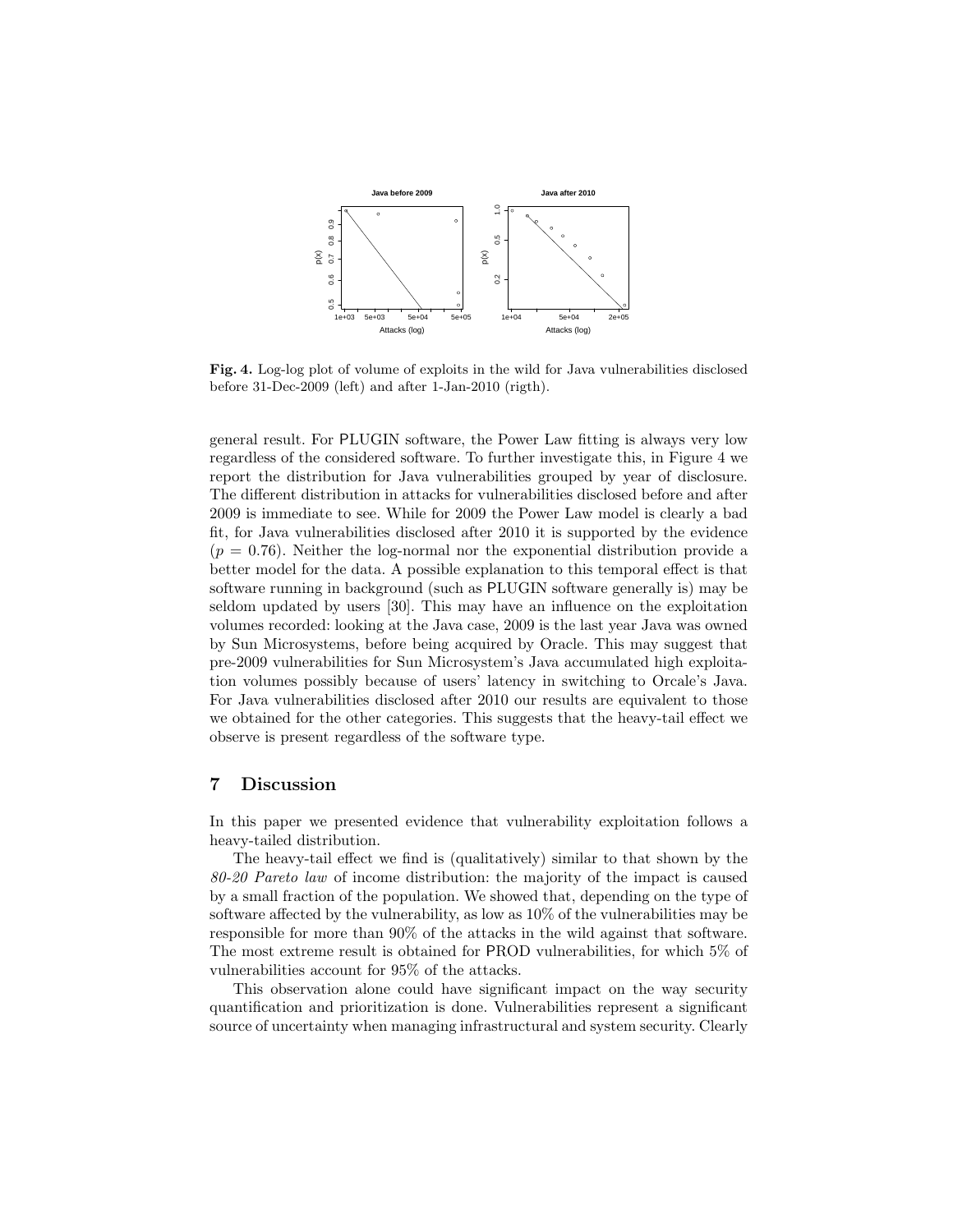all vulnerabilities represent a potential risk, but it is effectively unclear how much risk is attached to a software flaw. Many regulatory and administrative initiatives try to give an estimate of this by suggesting simple rules to prioritize vulnerability treatment. Notable examples of this are the NIST SCAP protocol [25] and guidance provided by the PCI DSS standard for credit card security [10]: a high risk score vulnerability is considered on average dangerous enough to need immediate treatment. This approach has already been questioned in literature [4], and our results point in the same direction: point estimates of vulnerability risk may be widely inappropriate in practice.

#### 7.1 An explanation attempt: the Law of the Work-Averse Attacker

We make an attempt at giving an explanation to the possible mechanisms that underlie the heavy-tail effect shown in this paper. We label this the "Law of the Work-Averse Attacker", according to which the average attacker is not interested in procuring and using new reliable exploits if he or she already owns one. The rationale behind this is that once the attacker can attack  $n$  systems with one exploit, as long as n is high enough a new reliable (and possibly expensive  $[2, 5]$ ) exploit would not increase  $n$  enough to justify the cost (economic or in terms of effort) of deploying a new attack. The effect of this is that attackers focus their efforts in attacking a limited set of vulnerabilities for which reliable exploits exist and are available (for example in the black markets [5]). As a consequence, only a handful of vulnerabilities are consistently attacked over time, and this may generate the heavy-tailed effect shown in this paper. In general,

$$
\exists v_{0,t_0}, n: P(v_0, t_0, n) \approx 1 \rightarrow \forall v_i \neq v_0 \ P(v_i, t_0, n) \approx 0 \tag{2}
$$

where  $P(v, t, n)$  is the probability that an attack against the vulnerability v is successful at time  $t_0$  against n systems, with  $n >> 1$ .

If this holds, by looking at exploitation trends in time we would expect that:

Hypothesis 2 Exploits alternate in 'popularity', i.e. a new one appears only when an old one decays.

Hypothesis 3 No two exploits are at the same level of exploitation at the same moment.

In Figure 5 we report as an example the trends of exploitation of vulnerabilities disclosed in 2010 for Internet Explorer and QuickTime. We plot on a logarithmic scale the volume of attacks against each vulnerability, represented by a distinct line. A simple illustrative example is that of Quicktime, for which it is visible how the emergence of the second exploit follows a sharp decline in the popularity of the already-present one. This same effect can also be found in the more complex scenario of Internet Explorer: in 2010 we have three main exploits (a fourth is collapsed several orders of magnitude below the others). Let's call them A (full line, dots), B (dashed lined, squares) and C (short dashes, crosses). We note that: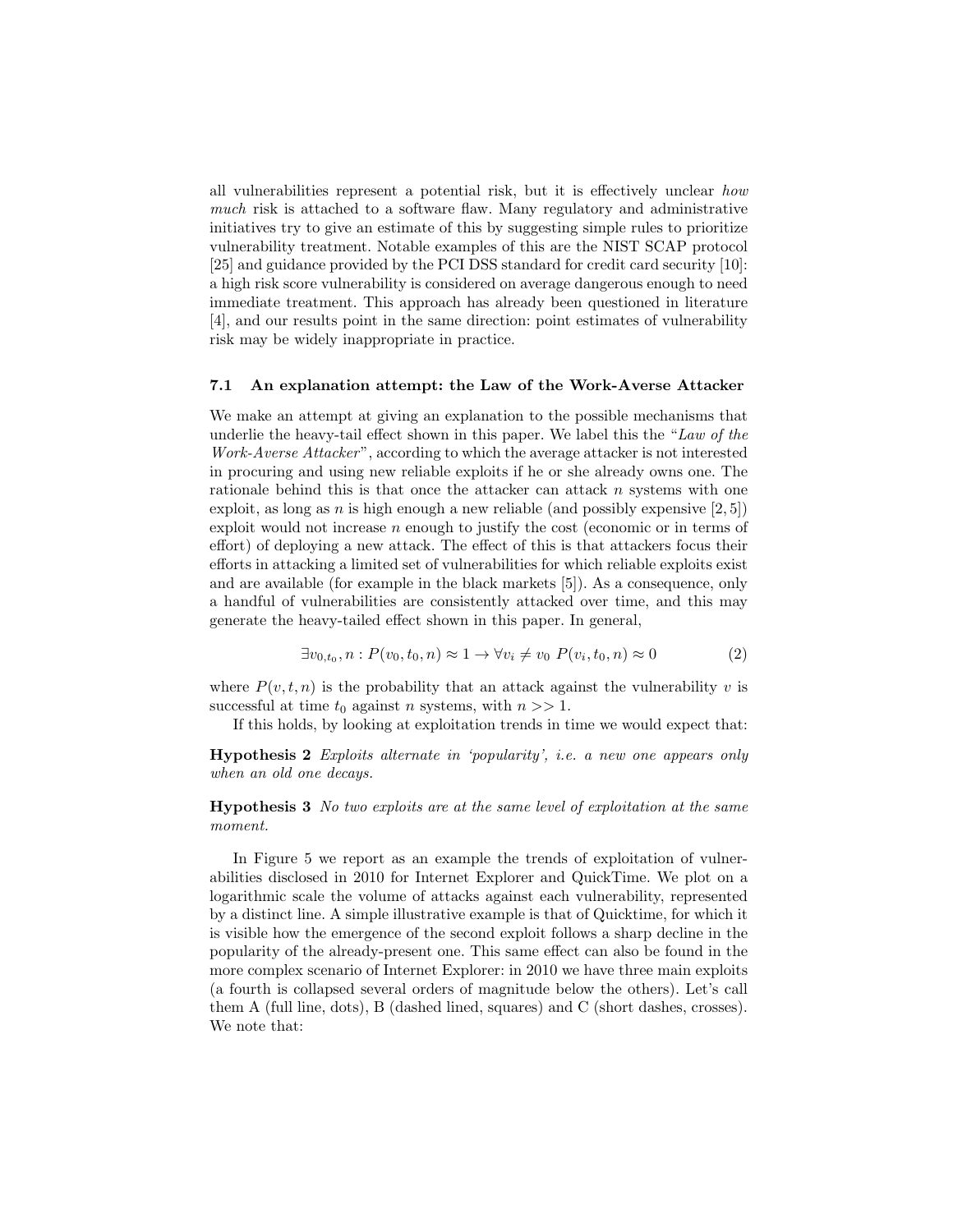

Fig. 5. Trends in attacks for vulnerabilities disclosed in 2010 for QuickTime and Internet Explorer.

- when A falls, B rises
- after a sharp decline in B, C rises
- when B goes up again C falls and A disappears
- when B finally dies, first C rises and then A (since then dead) rises up again

We therefore find supporting evidence for Hyp 2. We find Hyp 3 to be supported as well as in both cases one exploit dominates all the others at least by one order of magnitude. We keep a more precise and formal characterization of this model for future research.

# 8 Related Work

Shahzad et al. [28] have recently presented a general overview of software vulnerabilities. Many descriptive trends in timings of vulnerability patching and release of proof-of-concept exploits are presented. Frei et al. [12] showed that exploits are often quicker to arrive than patches are. An analysis of the same flavour is provided by [27] and [7]. Other studies focused on the modeling of the vulnerability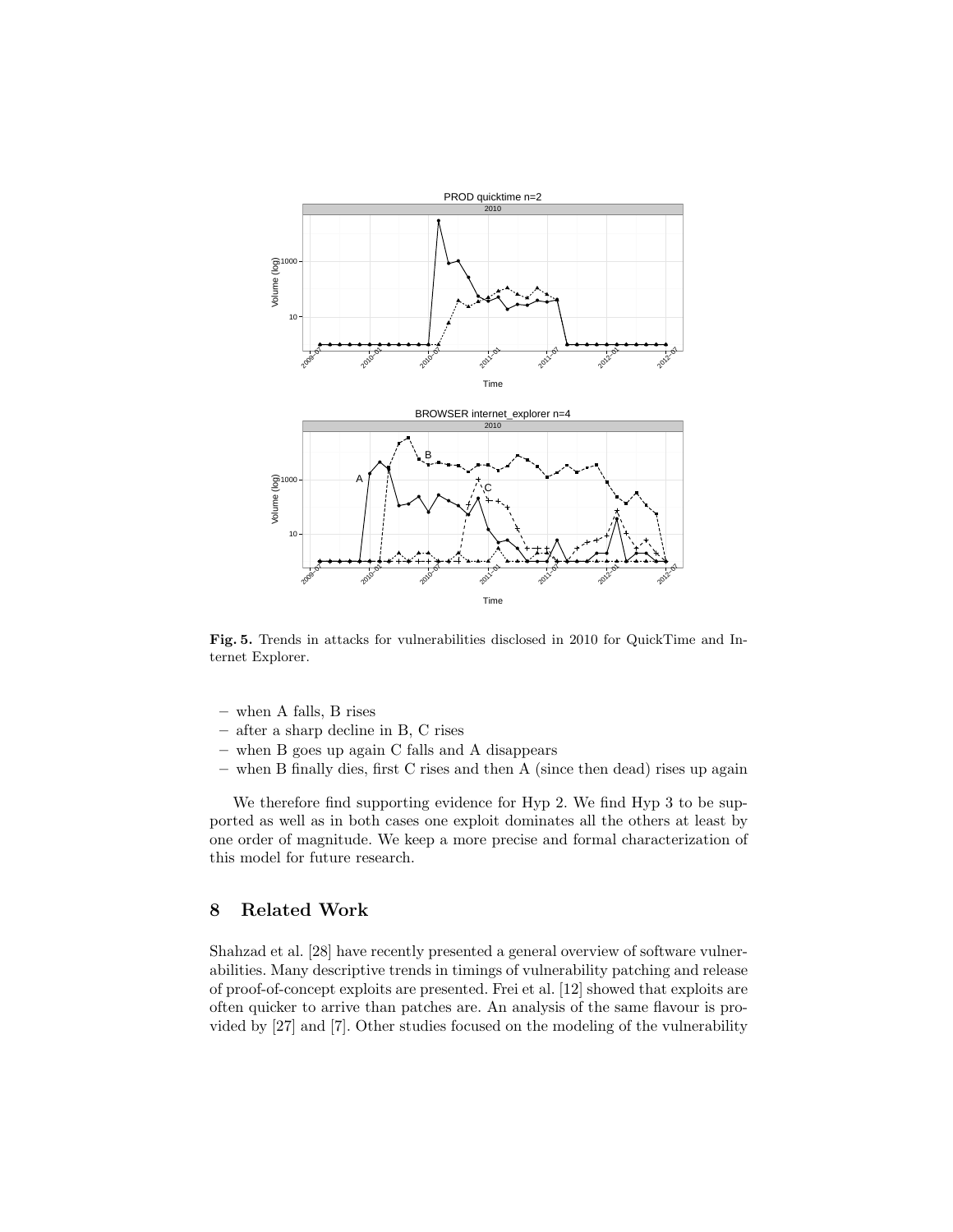discovery processes. Reference works in this area are [1] and [23]. Current vulnerability discovery models are however not general enough to represent trends for all software [21]. Moreover, vulnerability disclosure and discovery are complex processes [7, 22], and can be influenced by {black/white}-hat community activities [7] and economics [17]. The different risk levels coming from different vulnerability types and exploit sources is outlined in [4]. Our study, rather than presenting an overview of vulnerabilities, exploits and patches releases, focuses on volumes of exploitation attempts in the wild.

By analysing attack data in WINE Nayak et al. [19] concluded that attackers focus on few vulnerabilities only and that, as a consequence, risk measurements based solely on knowledge of vulnerability may be inaccurate. Holm [15] analyses attack data on the systems of an organisation and fits it to several models. His analysis concerns the time of arrival of malware alerts. His results are on the same lines as ours: a log-normal distribution and a Pareto distribution are usually a better fit to the data than other models. Differently from [15], we focus on the volume of vulnerability exploitation attempts rather than on the timings of malware detection.

Bilge and Dumitras [6] provide an analysis of 0-day exploits by analysing in hindsight historical records of attacks in WINE. Provos et al. [24] also provide a quantitative estimation of cyber-attacks by analysing iFrame traffic; they find that about 60% of the threats against the final user are web attacks. An analysis of the mechanisms responsible for the generation of these attacks can be found in [14], that uncovers the Exploit-as-a-Service architecture for cyberattacks used by cybercriminals. Following this line of research, an estimation of the fraction of attacks generated by cybercrime market activities is given in [5]. An in-depth, empirical analysis of the tools used by cybercriminals to deliver their attacks is given in [16] and [2]. Rather than focusing on the general volume of attacks affecting the final user, in this work we evaluate how vulnerability exploitation is distributed in the wild.

#### 9 Conclusions

In this paper we analysed the frequency with which vulnerabilities are exploited in the wild. Our findings clearly show that the distribution of attacks follows a heavily tail distribution, showing that a small fraction of vulnerabilities is responsible for the great majority of attacks against a software.

We hypothesise that this distribution may follow a Power Law, but this hypothesis is only inconclusively supported by our evidence: an alternative, equally good explanation to the data may be provided by a log-normal distribution. The statistical power needed to accept one or the other hypothesis is reduced by the relatively low number of vulnerabilities present in our dataset which nonetheless represents, at the best of our knowledge, the most comprehensive collection of attacks in the wild publicly available at the moment of writing.

To further explain our results we present the Law of the Work-Averse Attacker, according to which attackers only select one vulnerability to exploit at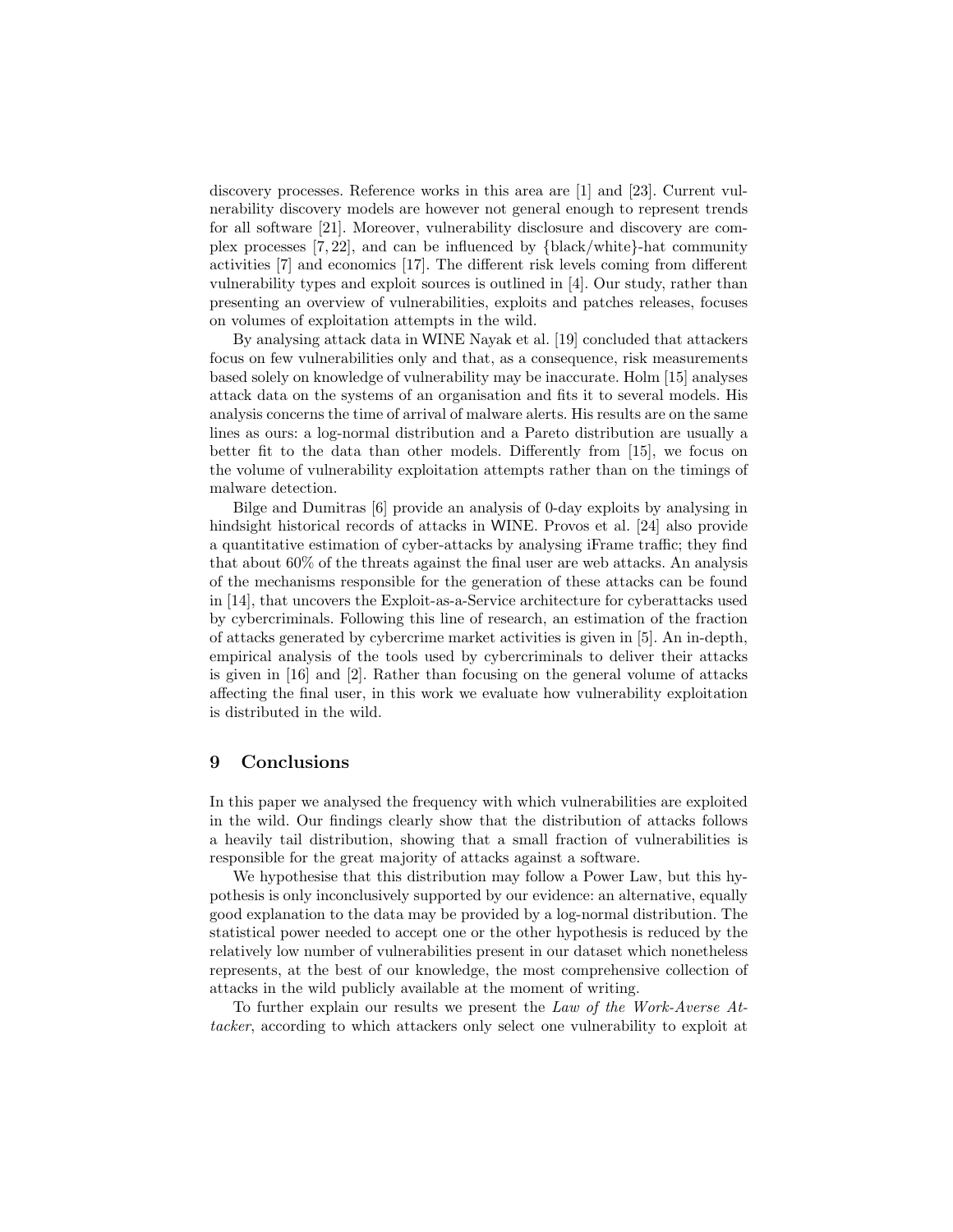a time, per software. This results in a distribution of attacks whereby only one vulnerability out of many represent a relevant risk for the user. This model is qualitatively supported by the evidence we find by analysing two case scenarios for Apple Quicktime and Microsoft Internet Explorer. We leave a more formal analysis of this model to future work.

### References

- 1. Alhazmi, O., Malaiya, Y.: Modeling the vulnerability discovery process. In: Proceedings of the 16th IEEE International Symposium on Software Reliability Engineering (ISSRE'05). pp. 129–138 (2005)
- 2. Allodi, L., Kotov, V., Massacci, F.: Malwarelab: Experimentation with cybercrime attack tools. In: Proceedings of the 2013 6th Workshop on Cybersecurity Security and Test (2013)
- 3. Allodi, L., Massacci, F.: A preliminary analysis of vulnerability scores for attacks in wild. In: Proceedings of the 2012 ACM CCS Workshop on Building Analysis Datasets and Gathering Experience Returns for Security (2012)
- 4. Allodi, L., Massacci, F.: Comparing vulnerability severity and exploits using casecontrol studies. ACM Transaction on Information and System Security (TISSEC) 17(1) (August 2014)
- 5. Allodi, L., Woohyun, S., Massacci, F.: Quantitative assessment of risk reduction with cybercrime black market monitoring. In: In Proceedings of the 2013 IEEE S&P International Workshop on Cyber Crime. (2013)
- 6. Bilge, L., Dumitras, T.: Before we knew it: an empirical study of zero-day attacks in the real world. In: Proceedings of the 19th ACM Conference on Computer and Communications Security (CCS'12). pp. 833–844. ACM (2012)
- 7. Clark, S., Frei, S., Blaze, M., Smith, J.: Familiarity breeds contempt: the honeymoon effect and the role of legacy code in zero-day vulnerabilities. In: Proceedings of the 26th Annual Computer Security Applications Conference. pp. 251–260 (2010), http://doi.acm.org/10.1145/1920261.1920299
- 8. Clauset, A., Shalizi, C.R., Newman, M.E.: Power-law distributions in empirical data. SIAM Review 51(4), 661–703 (2009)
- 9. Clauset, A., Young, M., Gleditsch, K.S.: On the frequency of severe terrorist events. Journal of Conflict Resolution 51(1), 58–87 (2007), http://jcr.sagepub.com/ content/51/1/58.abstract
- 10. Council, P.: Pci dss requirements and security assessment procedures, version 2.0. (2010), https://www.pcisecuritystandards.org/documents/pci\_dss\_v2.pdf
- 11. Efron, B., Tibshirani, R.J.: An introduction to the bootstrap, vol. 57. CRC press (1994)
- 12. Frei, S., May, M., Fiedler, U., Plattner, B.: Large-scale vulnerability analysis. In: Proceedings of the 2006 SIGCOMM workshop on Large-scale attack defense. pp. 131–138. ACM (2006)
- 13. Gillespie, C.S.: Fitting heavy tailed distributions: the poweRlaw package (2013), r package version 0.20.2
- 14. Grier, C., Ballard, L., Caballero, J., Chachra, N., Dietrich, C.J., Levchenko, K., Mavrommatis, P., McCoy, D., Nappa, A., Pitsillidis, A., Provos, N., Rafique, M.Z., Rajab, M.A., Rossow, C., Thomas, K., Paxson, V., Savage, S., Voelker, G.M.: Manufacturing compromise: the emergence of exploit-as-a-service. In: Proceedings of the 19th ACM Conference on Computer and Communications Security (CCS'12). pp. 821–832. ACM (2012)